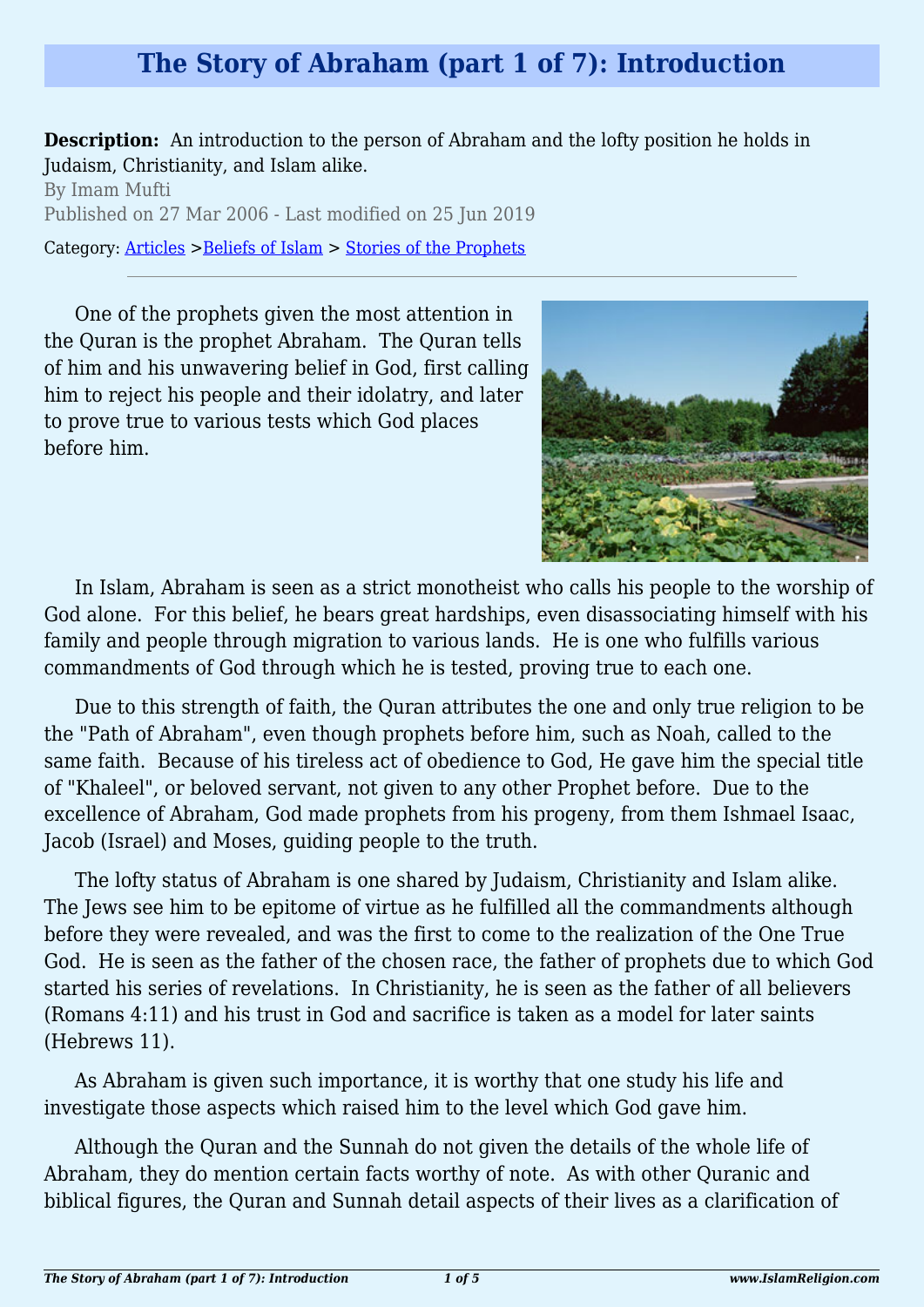some misguided beliefs of previous revealed religions, or those aspects which contain certain mottos and morals worthy of note and emphasis.

#### **His Name**

In the Quran, the only name given to Abraham is "Ibraheem" and "Ibrahaam", all sharing the original root, b-r-h-m. Although in the Bible Abraham is known as Abram at first, and then God is said to change his name to Abraham, the Quran has kept silent on this subject, neither affirming nor negating it. Modern Judeo-Christian scholars do doubt, however, in story of the changing of his names and their respective meanings, calling it "popular world play". Assyriologists suggest that the Hebrew letter Hê (h) in the Minnean dialect is written in stead of a long 'a' (ā), and that the difference between Abraham and Abram is merely dialectical.<sup>[\[1\]](#page-3-0)</sup> The same can be said for the names Sarai and Sarah, as their meanings are also identical[.\[2\]](#page-3-1)

# <span id="page-1-1"></span><span id="page-1-0"></span>**His Homeland**

<span id="page-1-2"></span>Abraham is estimated to have been born 2,166 years before Jesus in or around the Mesopotamian<sup>[2]</sup> city of Ur<sup>[\[4\]](#page-3-3)</sup>, 200 miles southeast of present-day Baghdad<sup>[5]</sup>. His father was 'Aazar', 'Terah' or 'Terakh' in the Bible, an idol worshipper, who was from the descendants of Shem, the son of Noah. Some scholars of exegesis suggest that he may have been called Azar after an idol he was devoted to.<sup>[6]</sup> He is likely to have been Akkadian, a Semitic people from the Arabian Peninsula who settled in Mesopotamia sometime in the third millennium BCE.

<span id="page-1-4"></span><span id="page-1-3"></span>It seems as if Azar migrated along with some of his relatives to the city of Haran in the early childhood of Abraham before the confrontation with his people, although some Judeo-Christian traditions[\[7\]](#page-3-6) tell it to be later in his life after he is rejected in his native city. In the Bible, Haran, one of the brothers of Abraham is said to have died in Ur, "in the land of his nativity" (Genesis 11:28), but he was much older than Abraham, as his other brother Nahor takes Haran's daughter as a wife (Genesis 11:29). The bible also makes no mention of the migration of Abraham to Haran, rather the first command to migrate is that out of Haran, as if they had settled there before (Genesis 12:1-5). If we take the first command to mean the emigration from Ur to Canaan, there seems to be no reason that Abraham would dwell with his family in Haran, leaving his father there and proceeding to Canaan thereafter, not to mention its geographical improbability [See map].

<span id="page-1-6"></span><span id="page-1-5"></span>The Quran does mention the migration of Abraham, but it does so after Abraham disassociates himself from his father and tribesmen due to their disbelief. If he had been in Ur at that time, it seems unlikely that his father would go with him to Haran after disbelieving and torturing him along with his townspeople. As to why they chose to migrate, archaeological evidence suggests that Ur was a great city which saw its rise and fall within the lifetime of Abraham[\[8\]](#page-4-0), so they may have been forced to leave due to environmental hardships. They may have chosen Haran due to it sharing the same religion as Ur<sup>[9]</sup>.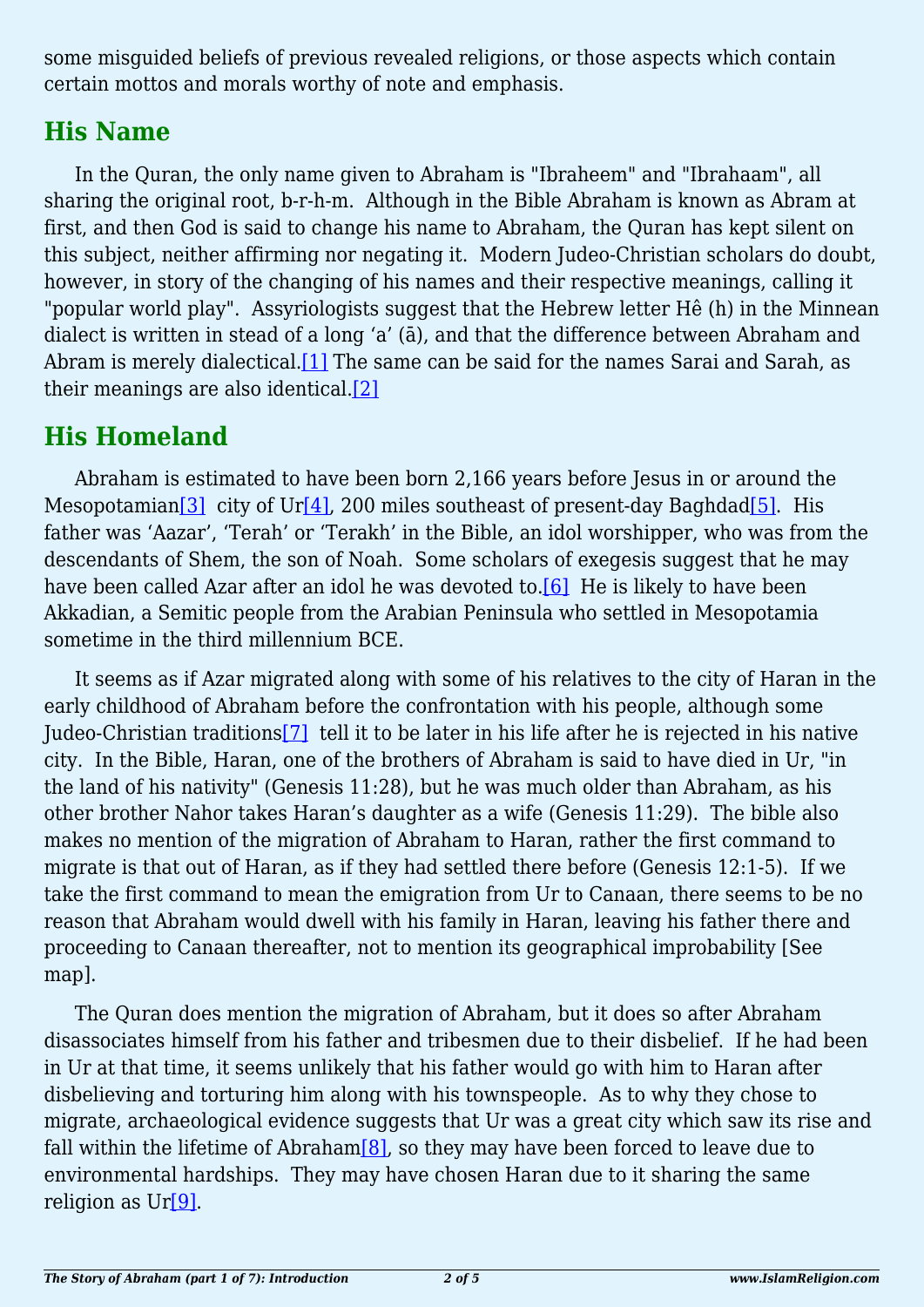

### **The Religion of Mesopotamia**

<span id="page-2-0"></span>Archeological discoveries from the time of Abraham paint a vivid picture of the religious life of Mesopotamia. Its inhabitants were polytheists who believed in a pantheon, in which each god had a sphere of influence. The large temple dedicated to the Akkadian [\[10\]](#page-4-2) moon god, Sin, was the main centre of Ur. Haran also had the moon as the central godhead. This temple was believed to be the physical home of God. The chief god of the temple was a wooden idol with additional idols, or 'gods', to serve him.



The Great Ziggurat of Ur, the temple of moon god Nanna, also known as Sin. Shot in 2004, the photograph is courtesy of Lasse Jensen.

### **Knowledge of God**

<span id="page-2-1"></span>Although Judeo-Christian scholars have differed as to when Abraham came to know God, at the age of three, ten, or forty-eight $[11]$ , the Quran is silent in mentioning the exact age at which Abraham received his first revelation. It seems it was, however, when he was young in age, as the Quran calls him a young man when his people try to execute him for rejecting their idols, and Abraham himself said to have knowledge not available to his father when he called him to worship God alone before his call spread to his people (19:43). The Quran is clear, however, in saying that he was one of the prophets to whom a scripture was revealed:

#### **"Verily! This is in the former Scriptures. The Scriptures of**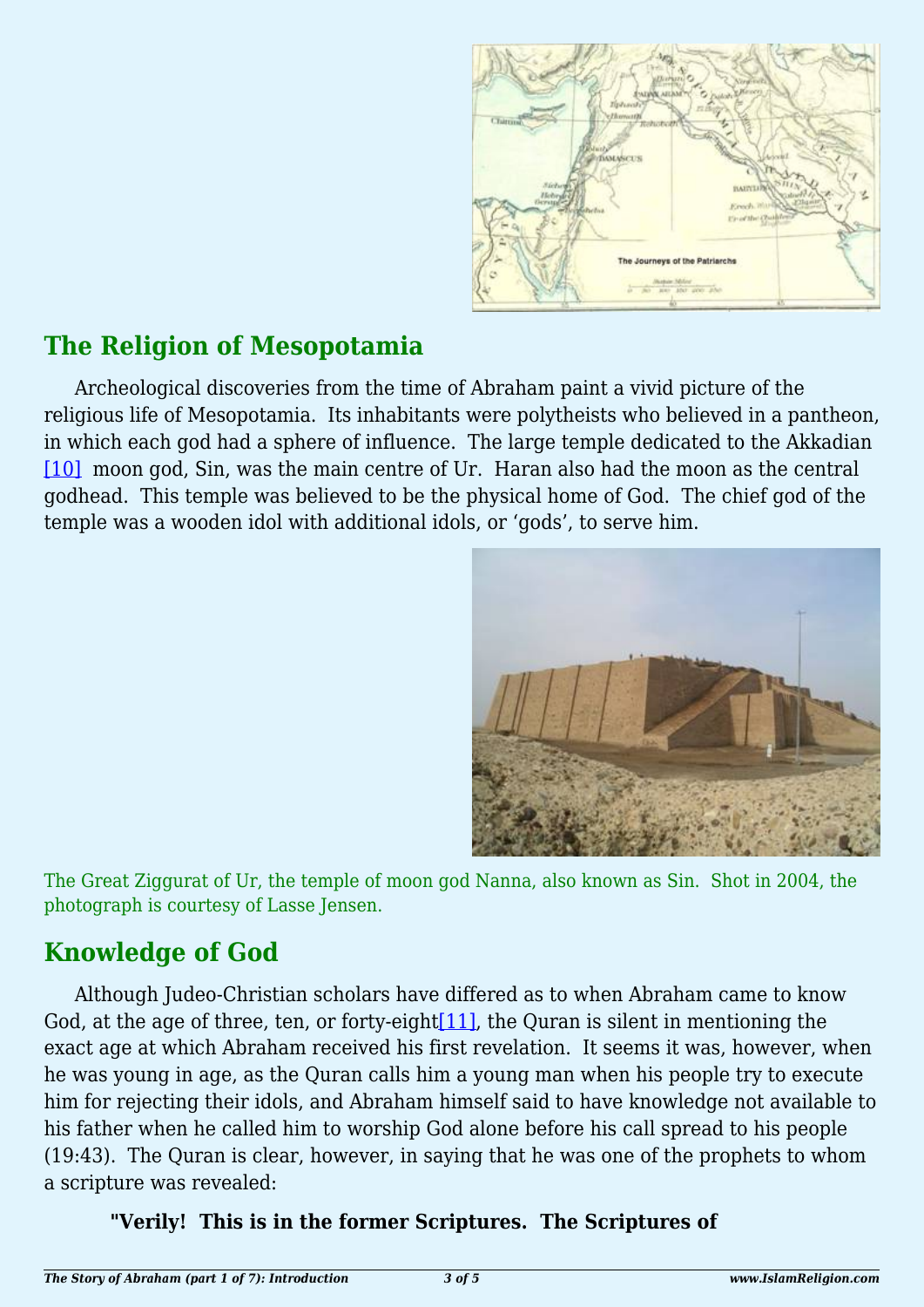Endnotes:

<span id="page-3-0"></span>[\[1\]](#page-1-0) *Abraham*. The Catholic Encyclopedia, Volume I. Copyright © 1907 by Robert Appleton Company. Online Edition Copyright © 2003 by K. Knight Nihil Obstat, March 1, 1907. Remy Lafort, S.T.D., Censor. Imprimatur. +John Cardinal Farley, Archbishop of New York. (http://www.newadvent.org/cathen/01051a.htm)

<span id="page-3-1"></span>[\[2\]](#page-1-1) *Sarah*. The Catholic Encyclopedia, Volume I. Copyright © 1907 by Robert Appleton Company. Online Edition Copyright © 2003 by K. Knight Nihil Obstat, March 1, 1907. Remy Lafort, S.T.D., Censor. Imprimatur. +John Cardinal Farley, Archbishop of New York.) (*Abraham*. Charles J. Mendelsohn, Kaufmann Kohler, Richard Gottheil, Crawford Howell Toy. The Jewish Encyclopedia.

<span id="page-3-2"></span>[\[3\]](#page-1-2) Mesopotamia: "(Mes·o·po·ta·mi·a) An ancient region of southwest Asia between the Tigris and Euphrates rivers in modern-day Iraq. Probably settled before 5000 B.C., the area was the home of numerous early civilizations, including Sumer, Akkad, Babylonia, and Assyria." (*The American Heritage® Dictionary of the English Language, Fourth Edition Copyright © 2000 by Houghton Mifflin Company.)*

<span id="page-3-3"></span>[\[4\]](#page-1-2) The ancestor of the Hebrew people, Abram, was, we are told, born at "Ur of the Chaldees." "Chaldees" is a mistranslation of the Hebrew Kasdim, Kasdim is the Old Testament name of the Babylonians, while the Chaldees were a tribe who lived on the shores of the Persian Gulf, and did not become a part of the Babylonian population till the time of Hezekiah. Ur was one of the oldest and most famous of the Babylonian cities. Its site is now called Mugheir, or Mugayyar, on the western bank of the Euphrates, in Southern Babylonia. (*Easton's 1897 Bible Dictionary). Some Judeo-Christian scholars say that the "Ur-Kasdim" mentioned in the Bible is nor Ur, but actually the city of Ur-Kesh, located in northern Mesopotamia and closer to Haran (From Abraham to Joseph - The historical reality of the Patriarchal age. Claus Fentz Krogh. (http://www.genesispatriarchs.dk/patriarchs/abraham/abraham\_eng.htm).*

<span id="page-3-4"></span>[\[5\]](#page-1-2) Ibn Asakir, a famous Muslim scholar and historian, also authenticated this opinion and said that he was born in Babylon. See "Qisas al-Anbiyaa" ibn Katheer.

<span id="page-3-5"></span>[\[6\]](#page-1-3) Stories of the Prophets, ibn Katheer. Darussalam Publications.

<span id="page-3-6"></span>[\[7\]](#page-1-4) Since there is little detail about the life of Abraham in the bible, much of what is commonly believed about Abraham is formed through various Judeo-Christian traditions, collected in the Talmud and other rabbinical writings. Much of what is mentioned in the bible as well as other traditions is regarded amongst Judeo-Christian scholars as legends, much of which cannot be substantiated. (*Abraham*. The Catholic Encyclopedia, Volume I. Copyright © 1907 by Robert Appleton Company. Online Edition Copyright © 2003 by K. Knight Nihil Obstat, March 1, 1907.